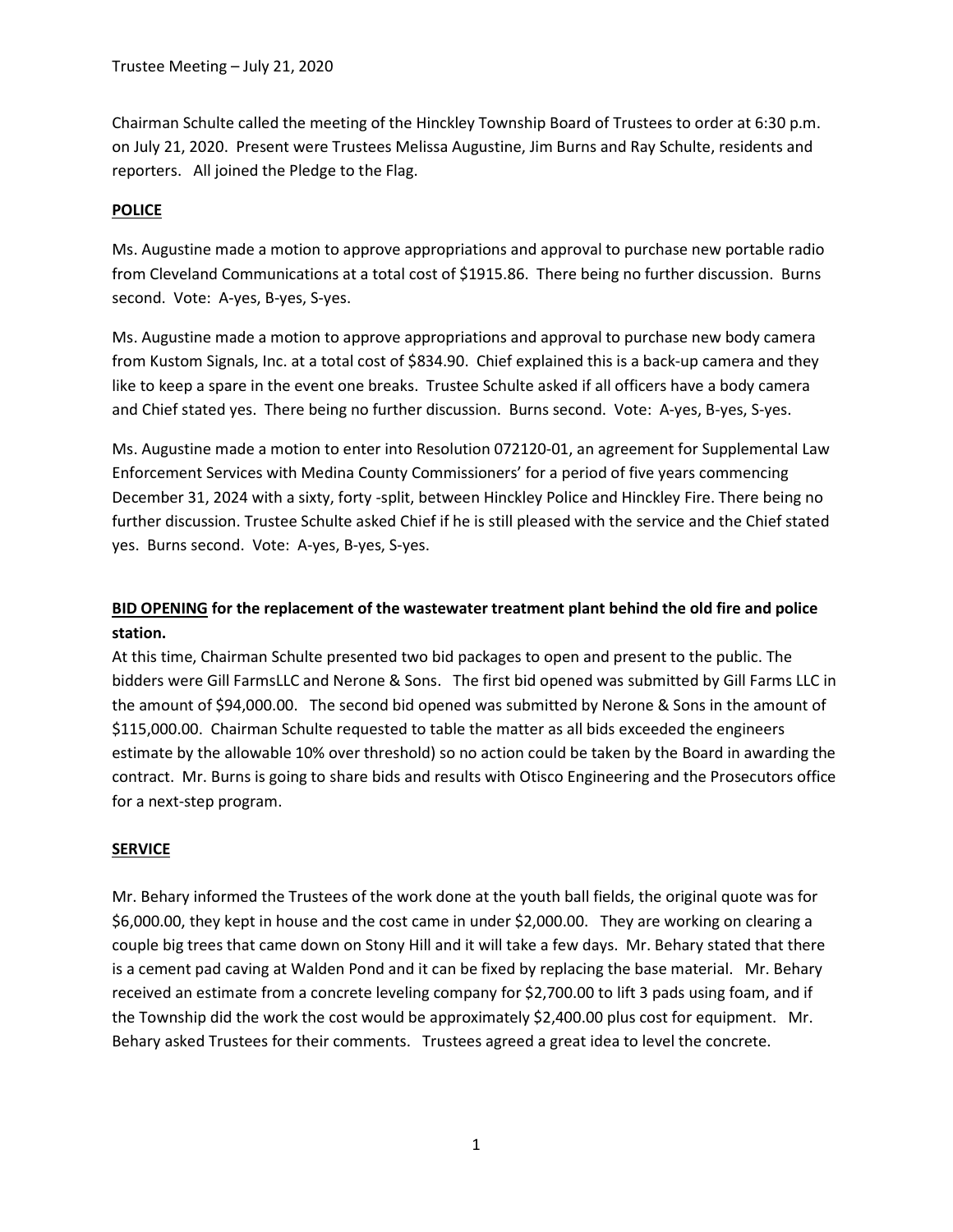### FIRE

Chief Grossenbaugh presented the 2020 half year report: There were 274 calls and 208 were EMS calls, 66 fire related, COVID status has dropped call volume. The average response time is 7 minutes and 40 seconds. They had 24 overlapping calls and gave mutual aid 15 times, received mutual aid 12 times. They utilized life flight once and had 18 lift assists, and there were 28 patient medical refusals. The Medina County All Hazards team - they used the fire investigation unit once and Hazmat once. Chief stated that they are receiving a high number of calls directly to the station which delays response time, calls should be made directly to 911, there were 76 inspections and 31 members of the department have completed 814 hours of training so far this year.

Ms. Augustine made a motion to amend a motion made on April 21, 2020 to approve appropriations for the purchase of equipment for the new fire engine from Fire Safety Services, Inc. from a total cost of \$11,204.80 to \$11,256.80. There being no discussion, Mr. Burns second. Vote: A-yes, B-yes, S-yes.

Ms. Augustine made a motion to request appropriations and approval for installation of radio and equipment in the fire engine by North Coast Two Way Radio at a cost of \$250.46. There being no discussion, Mr. Burns second. Vote: A-yes, B-yes, S-yes.

Ms. Augustine made a motion to request appropriations and approval to repair driver side mirror on pick-up truck #34 by M&T Autobody at a cost of \$518.00. There being no discussion, Mr. Burns second. Vote: A-yes, B-yes, S-yes.

Ms. Augustine made a motion to request appropriations and approval to purchase E6000 Plus Camera with laser pointer imaging kit through Fire Safety Services, Inc. at a cost of \$6,920.75 plus shipping (receiving credit of \$500.00 when old camera is returned). There being no discussion, Mr. Burns second. Vote: A-yes, B-yes, S-yes.

Ms. Augustine made a motion to request appropriations and approval for the annual PM, annual pump test and annual ladder testing on Engines 31 and 32 by W.W. Williams at a cost of \$1,415.00 for each vehicle (total \$2,830.00). There being no discussion, Mr. Burns second. Vote: A-yes, B-yes, S-yes.

Ms. Augustine made a motion to request appropriations and approval to purchase equipment for the new fire engine through Fire Safety Services, Inc. at a cost of \$1,072.02. There being no discussion, Mr. Burns second. Vote: A-yes, B-yes, S-yes.

Chief stated that on August 8, 2020 the Fire Department will hold a blood drive at the fire department.

#### TRUSTEE BURNS

Road work to be considered for 2021.

The Trustees agreed to move forward with the following road projects for 2021: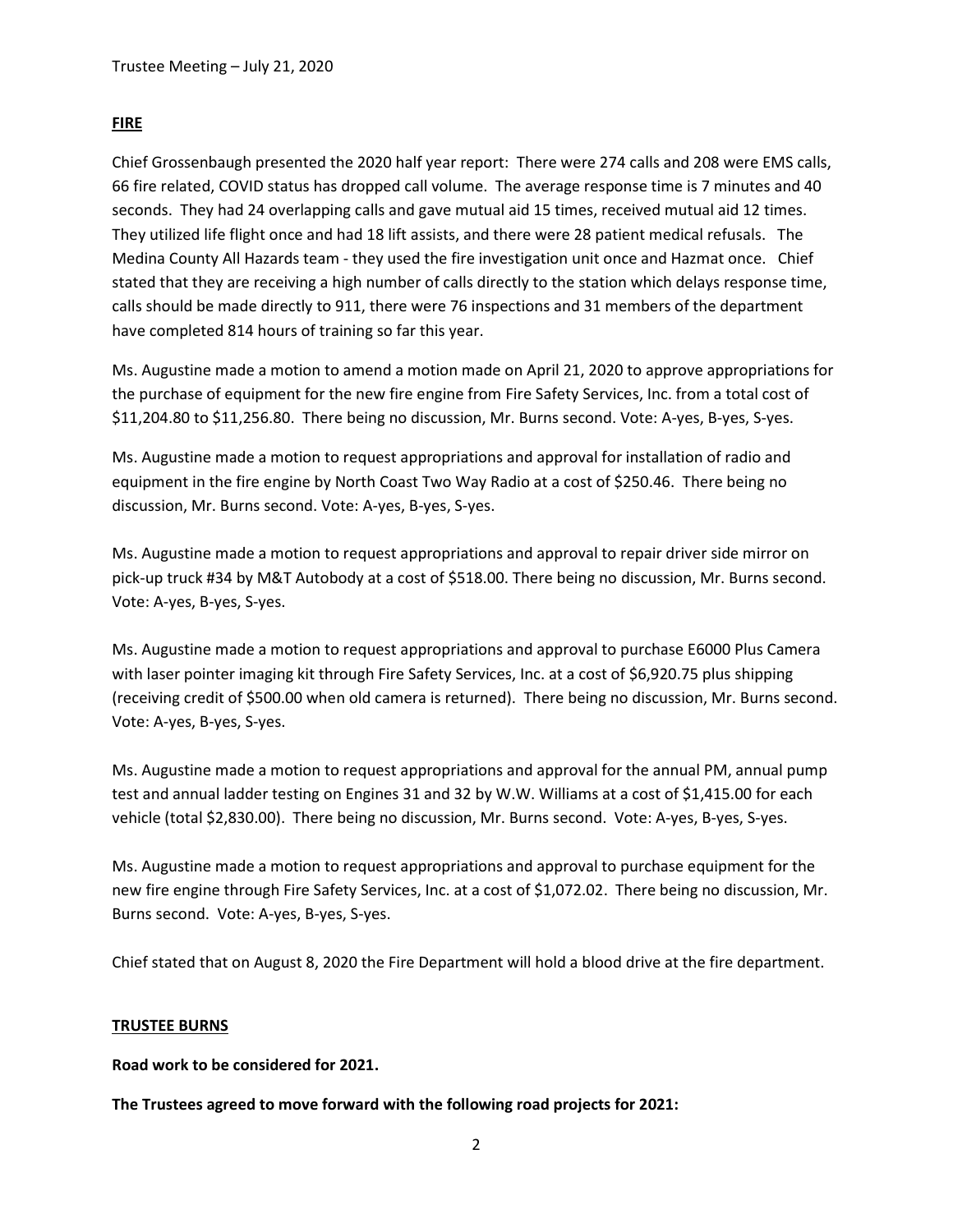- Bellus Road East extension from State Road to the east township border. "2 grind plus
	- o MCEngineers to produce two estimates for 2021
		- a) 448 hot mix asphalt
		- b) 402 and chip/seal
- Maple Hill is a very short road only about 200 feet long. Repair and chip seal for 2021 consider using #57 stone in the chip seal mix. #57 is a larger stone and rides a bit rougher until the road gets some traffic. There is a possible cost savings using #57. MCE will give us estimates.
- Valley Brook Blvd Concrete replacement from Willow Brook Ln. to Brook Hollow Oval. Approximately 700 feet, full width concrete replacement for 2021.
	- Ms. Augustine requested looking at the entire remaining length of Valley Brook including the stub street to the south.  $(2100 \text{ feet})$  to determine cost of two phases versus three phases. We will ask the MC Engineers to estimate that project as well.
- Forest Rd. cul-de-sac Consider 448 hot mix asphalt instead of 402 and chip/seal. This under consideration. This is along dead-end road with no turnaround area. Asking MCE to consider both options
	- $\circ$  Consider 448 hot mix asphalt as it won't rub off as easily when large heavy vehicles turn around in cul-de-sac
	- $\circ$  402 and chip seal may be cheaper option to use to build up the road base. We will consider that as well. (Usually 448 is more expensive than 402 and chip seal but the economy today has driven down its cost (temporary)). If that pricing holds up into next year it may be viable to use 448.
- Bethany There are two options for MC Engineers to estimate.
	- $\circ$  MCE to estimate grinding off 1-1/2 to 2" of existing concrete and repairing where needed then using a hot mix asphalt overlay on top of the existing concrete. This is a new process for the township and is counter to past practice. It is not a new process to road construction.
		- Burns suggested to solicit input from affected residents on trying a new process. They may not want a blacktop road having had and concrete since day one and having had paid taxes to support a concrete road. It could save money but, in my opinion, it is not without risk, as there are some engineering concerns (impacting longevity) to consider.
		- $\bullet$  OR
		- Concrete pad replacement for reminder of street, 750 feet north as was done in past. This would complete the road work for Bethany.

The following road projects were discussed but are not under consideration, requiring Medina County Engineer's estimates: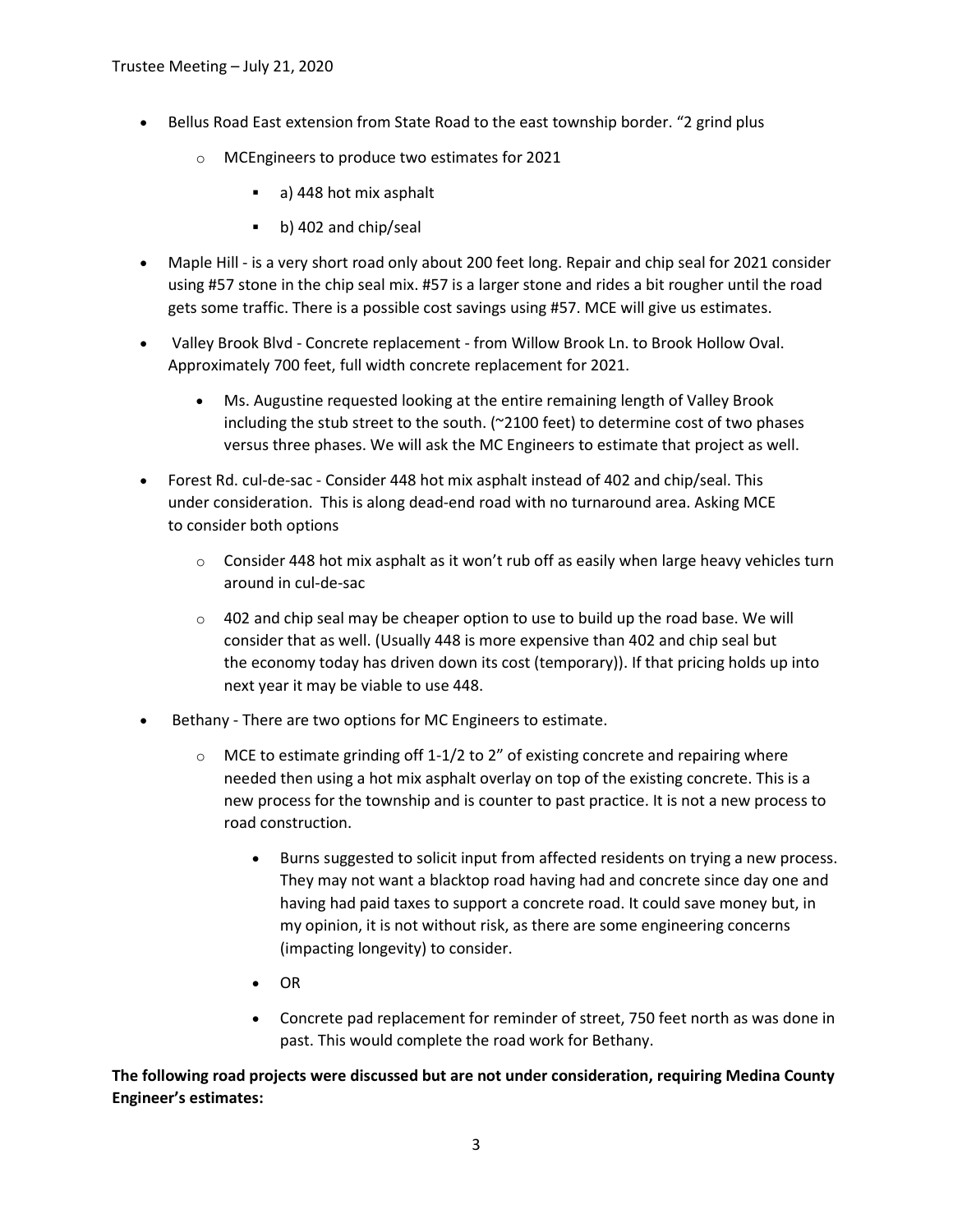- Mattingly Road suggested putting off full-road reconstruction until 2023 as substantial prep work needs to be completed. Like, clearing the tree canopy so heavy trucks can maneuver on the road in 2021 and 2022, completing full depth repairs and culvert work in 2022. Our Service Department can clear the canopy and complete repair (manpower and money limiting), and complete culvert work. Critical repairs will be completed as needed.
- Michelle Ridge repairs and chip/seal MCE suggested putting chip/seal off until 2022 and allowing the Service Dept. to do full depth repairs in 2021 in preparation for road overlay with chip/seal in 2022
- Oakwood skip large projects for near term, sustain road and make full depth repairs as required.
- Vista Ridge Wakefield Run Access Road Install breakaway chain fence across the service road. Emergency Access/Service road was given to the township as a 8 foot wide easement. Ms. Augustine inquired as to the cost of a fence and spoke about the HOA informing residents that the road is a considered a walking path and common area to be utilized by residents. No vehicles allowed, except emergency vehicles.
- West Boston Rd. suggested we wait until Broadview Hts. approaches us. This road section is shared across the center line.
- Laurel Road Add centerline this year if possible. Getting a second quote from vendor.
- Add all roads to be striped to Medina County Aggregate Striping Program for 2021.

## ZONING

The Trustees reviewed and signed a plat for a parcel lot split of the VanDeusen property on River Road.

#### **CEMETERY**

Mr. Schulte made a motion to purchase back Maple Hill Cemetery Lots – Section 4 Row 4 Plot 138 Grave/Lots 1 & 2 from Robert D. and Margery D. Miller in the amount of \$1,500.00 (\$1,600.00 minus administration fees). The lots were originally purchase in 2012 at non-resident rates. Burns second. Ayes, B-yes, S-yes.

Mr. Schulte stated there are 3 cemetery deeds to sign:

Cemetery Deed for Beach Cemetery (Drensky)

Cemetery Deeds for Maple Hill Cemetery (Nelson) (Painting)

#### TRUSTEES

Ms. Augustine stated that the Associated Consulting Solutions Contract will be tabled until after the State Fire Marshal's Office submits their input on the school project.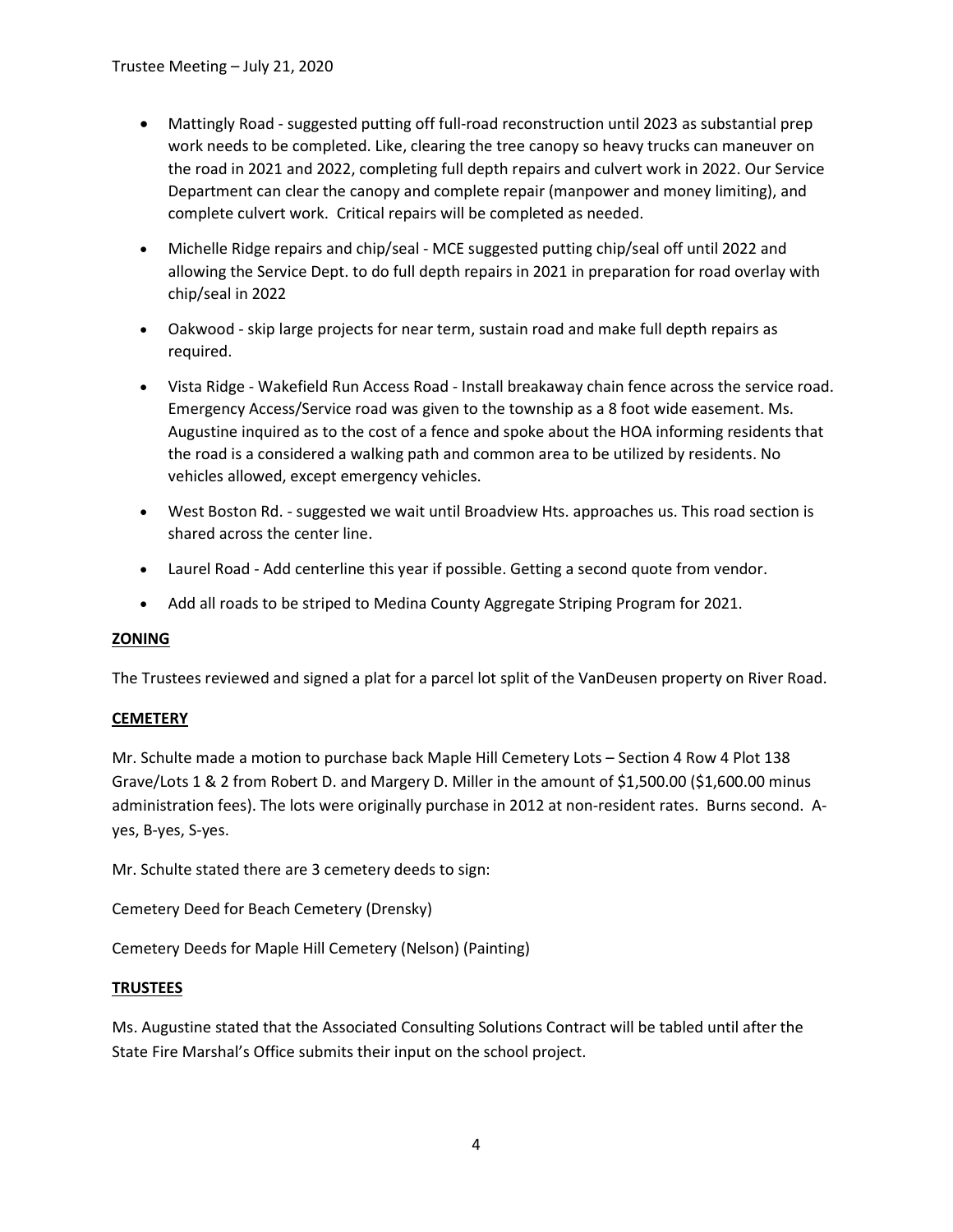Ms. Augustine made a motion to go into Executive Session to investigate charges of a Hinckley Township Firefighter at 7:35 p.m. Second Burns. A-yes, B-yes, S-yes.

Ms. Augustine made a motion to return from Executive Session at 7:45 p.m. Schulte second. A-yes, Byes, S-yes.

Ms. Augustine made a motion to designate Hinckley Fire Chief Grossenbaugh to investigate conduct of a firefighter under Ohio Revised Code 505.38. Second Burns. A-yes, B-yes, S-yes.

Ms. Augustine stated the Township e-newsletter will go out in the beginning of August, please go to the Township website homepage to subscribe.

Mr. Burns made a motion to cancel the Trustee meeting scheduled for August 4, 2020. Augustine second. A-yes, B-yes, S-yes.

Mr. Burns made a motion to schedule a special meeting for July 31, 2020 at 8:00 a.m. to handle paying of bills and other business essential to Township operations and to discuss the next steps for the Waste Water Treatment Plant proposal. Augustine second. A-yes, B-yes, S-yes.

Mr. Burns gave an update on the trees for Kobak Fields, Mr. Burns stated he met with Jared Bartley of Cuyahoga Soil & Water Conservation District, Meg Hennesey CSWCD, Heather Liccardi RRWC, Richard Pearl of 350 Hinckley, Mike Oyler RAH, President. A plan to plant specific tree species was proposed and will be executed in the Fall.

The Trustees discussed and decided to use recycled concrete as base aggregate for cost savings on Salem Court. The Township considered allowing 304 Recycle Concrete Aggregate use for sub-base material for a deduct of \$8.50 / CY. This would equal a total credit of approximately \$1,912 and the subbase item would be billed at \$41.50 / CY rather than \$50.00 / CY. It was determined that this has been allowed in the past recent projects with Medina County Engineers support. This is a good way to recycle concrete back into our projects.

Mr. Burns made a motion to permit Fabrizzi to substitute virgin aggregate as per their original bid with 304 recycled concrete aggregate for sub-base material for a deduction of \$8.50/cubic yard for an estimated savings of \$1,912.00. Schulte second. A-yes, B-yes, S-yes.

Mr. Burns made a motion to rescind the motion made in the organizational meeting that in lieu of providing a Township cell phone for eligible Service Department members, they may choose to offset their personal cell phone cost by providing proof of work-related use to receive a \$25.00 monthly Township reimbursement. Augustine second. A-yes, B-yes, S-yes.

Mr. Burns made a motion to approve that Township cell phone for all eligible Service Department members, they will be paid a monthly stipend of \$25.00 to offset their personal cell phone use for Township business. Usage shall be approved by the Road Superintendent and certified monthly by the Trustee liaison. Augustine second. A-yes, B-yes, S-yes.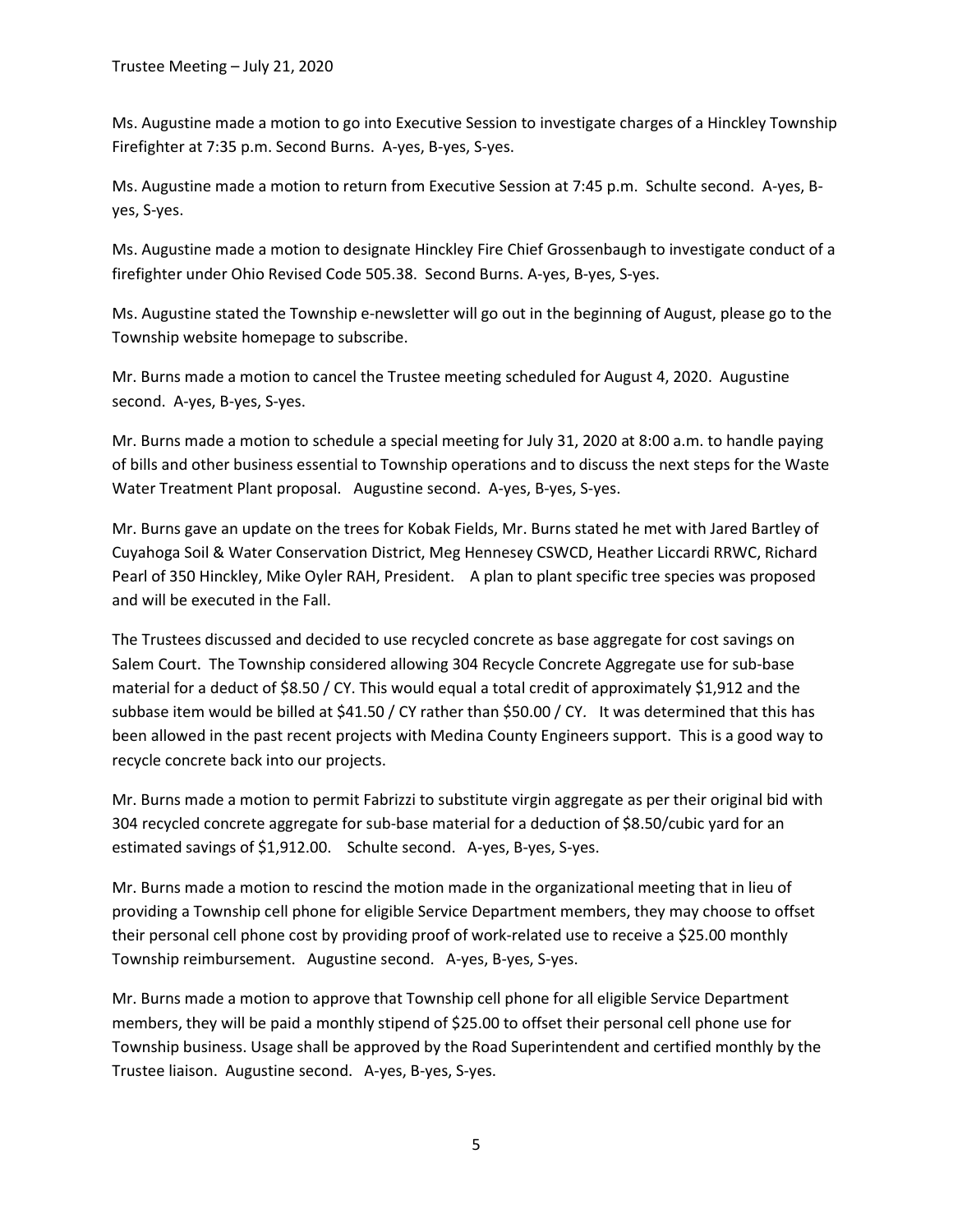Mr. Burns suggested that the Trustees submit to public a Request for Qualifications from Architects for the East Wall of Old Fire Station repairs and renovation for energy efficiency The proposal and the public notice was discussed with the Trustees. No motions were made. Ms. Augustine was to submit her edits to Mr. Burns to review so it may be discussed and finalized at the next meeting.

Mr. Schulte made a motion that bills will be paid outside of the regular schedule to avoid late fees. Augustine second. A-yes, B-yes, S-yes.

Mr. Schulte stated he reviewed with Ms. Peterlin and Mrs. Miller and the County Prosecutor the opt-out procedure for 2021 for Kimble. Mr. Schulte discussed the plan for the opt-out and stated the idea is to avoid the walk ups to the Township. It was highly recommended by the Prosecutor's office that the Township will not accept walk-ups for opt-outs. Mr. Schulte stated letters will be mailed explaining timelines, a form will be prepared for use on the website.

Ms. Augustine stated that she can include the form on the e-newsletter, but her concern is for people that do not have capabilities to complete online and Mr. Schulte stated they discussed that and it will be necessary for them to ask someone to assist them fill the form out.

Mr. Schulte stated the 4 Kimble recycling containers at the Township will be removed and replaced with 4 Rumpke recycling containers.

Mr. Schulte made a motion for appropriations to purchase the license for the Adobe 2017 for the Administration and Zoning Office in the amount of \$208.99 to be used for the trash opt-out form and for various online forms. Burns second. A-yes, B-yes, S-yes.

## FLOOR

Mr. Schulte stated that if anyone wishes to address the Board of Trustees they must come up to the microphone and it will be the Chairman's discretion to limit personal attacks.

## Monique Ascherl, 869 Center Road, Hinckley

Ms. Ascherll asked for an explanation of the replacement of the septic system for the Police and Town Hall. Ms. Ascherl stated she understands the need for it, but would like further explanation because she has concerns that the Town Hall will not be renovated in the near future so why should the Trustees spend so much on a replacement system now. Trustee Schulte stated the Township is required to replace the system as per the EPA. Discussion followed.

#### Jack Swedyk, 2630 Morningstar, Hinckley

Mr. Swedyk stated he is glad the Township is entertaining the idea of using blacktop. Mr. Swedyk stated that he believes with proper maintenance it will provide more value.

## Ann Marie Brobst